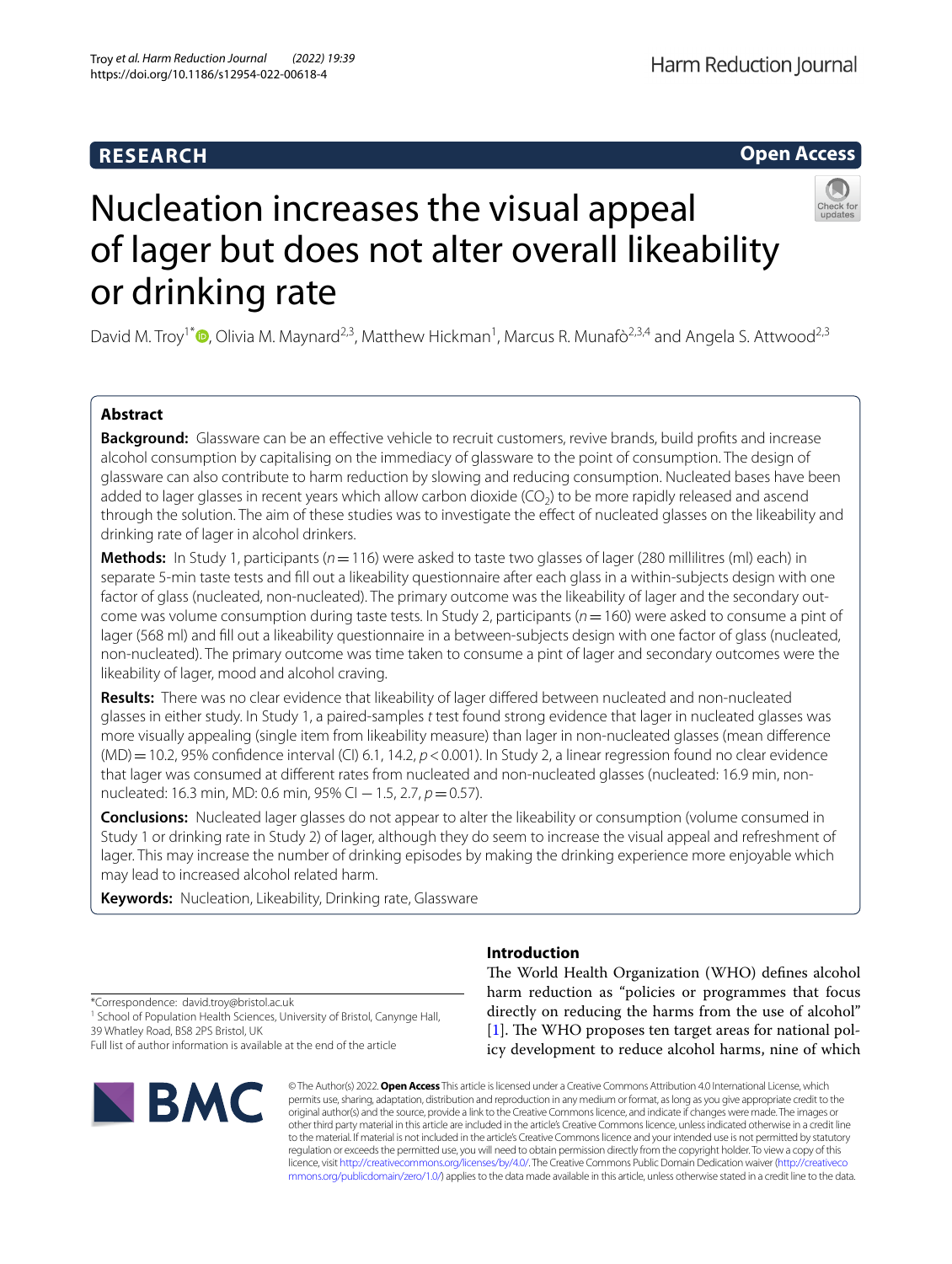target reduced consumption via supply or demand side mechanisms. The remaining area focuses on "reducing" the harm from alcohol intoxication and drinking without necessarily afecting the underlying consumption" [\[2](#page-8-1)]. Glassware is one target in a drinking environment that can be altered to change alcohol behaviours and potentially reduce alcohol related harms  $[3]$  $[3]$ . The alcohol industry utilises glassware as an efective vehicle to recruit customers, revive brands, build profts and increase consumption by capitalising on the immediacy of glassware to the point of consumption  $[4]$  $[4]$ . The public health community has been increasingly researching choice architecture interventions in an attempt to nudge consumers into engaging in healthier behaviours [[5\]](#page-8-4). A recent development in glassware is the addition of nucleated bases in lager glasses. Research is needed to establish what efect this design feature has on the likeability and drinking rate of lager, as this could have implications for harm reduction measures and/or policies in terms of reducing demand for lager products and/or reducing intoxication due to slower consumption.

Nucleation is a process in supersaturated solutions whereby gases such as  $CO<sub>2</sub>$  are released. Bubbles of  $CO<sub>2</sub>$ molecules grow on nucleation sites which usually come in the form of hollow, cylindrical cellulose fbres [\[6](#page-8-5), [7](#page-8-6)] and are released from these sites when they reach a critical size and ascend through the solution. Bubbles rapidly grow in size as they ascend and increase in speed as they travel upward [[8\]](#page-8-7). Modern lager glasses concentrate the nucleation process by having either a laser-etched or printed nucleated stamp on the inner base, which allows  $CO<sub>2</sub>$  to be more rapidly released.

Few studies have examined correlates of nucleation such as the head of a beer (which can be maintained for longer by nucleation) and  $CO<sub>2</sub>$  content (which can be increased by nucleation). Beer with a sizable head has been judged to taste better than a beer with less head [\[9](#page-8-8)]. Italian consumers concluded that beer with a medium (compared to larger or smaller) level of foam was the best dispensed, most visually appealing, most attractive to consume and most likely to be purchased [[10\]](#page-9-0). Beers of higher  $CO<sub>2</sub>$  content have been perceived as more bitter [[11,](#page-9-1) [12](#page-9-2)], and  $CO<sub>2</sub>$  has been deemed to have an important role in conveying beer favour, aroma delivery and mouth feel [[13](#page-9-3), [14\]](#page-9-4).

The effect of nucleation on the drinking experience of champagne and other sparkling wines has been studied more extensively and can inform our understanding of the experience of consuming a nucleated lager. Nucleation in sparkling wines produce rising bubbles that impact the visual perception of wine before the act of tasting and inhaling has begun  $[6]$  $[6]$ . The aromatic perception of sparkling wine is due to bursting bubbles releasing gaseous  $\mathrm{CO}_2$  and volatile organic compounds above the wine surface  $[15, 16]$  $[15, 16]$  $[15, 16]$  $[15, 16]$ . Dissolved CO<sub>2</sub> and collapsing bubbles in the oral cavity interact with trigeminal receptors which are responsible for face sensations [[17,](#page-9-7) [18](#page-9-8)] and gustatory receptors which are responsible for taste sensations  $[19, 20]$  $[19, 20]$  $[19, 20]$  $[19, 20]$  $[19, 20]$ . These reactions may influence a lager drinker in similar ways. The influence of glassware on consumer perceptions of the contents appears to be primarily psychological rather than chemical or physical in origin [\[21](#page-9-11)] as perceptible diferences largely disappear when participants taste the same wine sample in diferent shaped glasses when their focus is on the contents and not the glassware  $[22, 23]$  $[22, 23]$  $[22, 23]$  $[22, 23]$  $[22, 23]$ . It is unclear what influence nucleating a lager glass will have on the psychological processes at work during lager consumption.

Glassware is a modifable vehicle for the alcohol industry to infuence how their products are perceived and consumed. Various characteristics of glassware such as the weight, size, shape and colour can infuence the taste and/or favour of wine and beer (e.g. [\[24,](#page-9-14) [25](#page-9-15)]). Glass shape can also afect consumption of alcoholic beverages as straight sided glasses have resulted in slower lager drinking when compared to curved glasses [\[26](#page-9-16)] possibly due to more accurate volume perceptions when drinking from straight glasses. In support, a study has shown that volume judgement when pouring is more accurate in straight glasses compared to curved glasses [\[27](#page-9-17)]. Perhaps even more relevant for this study, a more nuanced change to glassware when volume markers (at  $\frac{1}{4}$ ,  $\frac{1}{2}$  &  $\frac{3}{4}$ ) were applied to curved glasses slowed lager consumption when compared to unmarked curved glasses  $[28]$  $[28]$ . These alterations of glassware could potentially lead to a reduction in social harms associated with excessive alcohol consumption due to decreased intoxication from slower consumption and a reduction in health harms due to a reduction in overall consumption if fewer alcoholic beverages are consumed per drinking episode. Similarly, nucleating of lager glasses may also afect the consumption of lager which may increase alcohol related harm.

In summary, "head" and  $CO<sub>2</sub>$  content, which are altered by nucleation, appear to afect the sensory experience of consuming lager. In Study 1, we investigated the efect of nucleated glasses on self-reported likeability of lager and amount consumed in a 5 min period. We hypothesised that lager in nucleated glasses would be rated as more likeable than lager in non-nucleated glasses. In Study 2, we investigated the efect of nucleated glasses on the likeability and drinking rate of lager. We hypothesised that there would be a diference in drinking rate between the glasses, but this was a non-directional hypothesis. If the likeability of lager in nucleated glasses is greater than in non-nucleated glasses, this may speed up consumption due to a more pleasant and rewarding drinking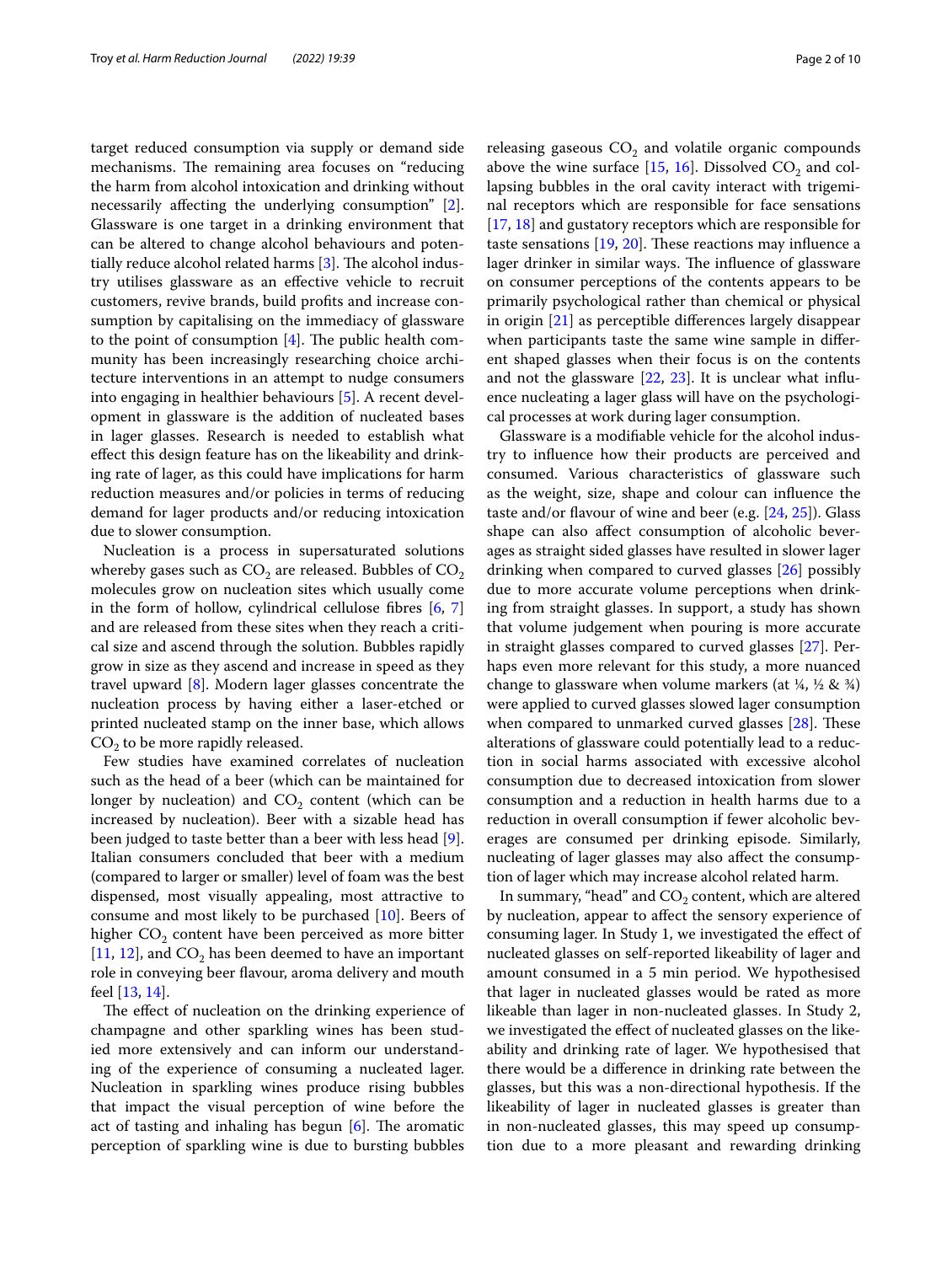experience. In contrast the increased efervescence may lead consumers to savour the more likeable drinking experience and be less concerned with fnishing the drink before it goes "flat".

# **Methods**

#### **Study 1**

#### *Design and overview*

This was a laboratory-based experimental study. We used a within-subjects, double-blind design with one factor of glass type (nucleated, non-nucleated). The presentation order of the glasses was counterbalanced, and each condition was populated with an equal number of participants stratifed by sex. A study protocol detailing data collection procedures, data analysis, data management, etc. was registered on the Open Science Framework (<http://osf.io/yzvk5>) prior to data collection.

# *Participants*

Alcohol drinkers who reported consuming between 10 and 50 units/week if male or between 5 and 35 units/ week if female (one unit is 10 ml or 8 g of pure alcohol) were recruited from the staff and students of the University of Bristol and from the general population by means of poster and fyer advertisements, existing database of participants who regularly participate in research and word of mouth. Participants were required to be in good psychological and physical health, aged between 18 and 40 years, and not currently taking any psychiatric medication. Exclusion criteria included current use of illicit substances (excluding cannabis), a strong family history of alcoholism (defned as at least one frst-degree relative or two or more second degree relatives), weighing less than 50 kg (kg) if female or 60 kg if male and not drinking/liking lager. Participants were asked to abstain from alcohol consumption for 24 h prior to the test session and were only enrolled onto the study if they provided a zero breath alcohol concentration reading at the start of the session. Participants were reimbursed £5 or awarded course credit at the end of the study.

#### *Materials*

The alcoholic beverage used was lager (Budweiser<sup>™</sup> 4.8%) alcohol by volume [ABV]). Budweiser was chosen as it is a standard strength, commonly consumed lager in the UK. Glassware used were Senator beer glasses (volume: 280 ml; Fig. [1\)](#page-2-0) designed by Paşabahçe*.* One was a "Super Activator Max" nucleated glass, and the other was nonnucleated. The glasses were identical in all other respects.

Questionnaire measures comprised the Alcohol Use Disorder Identifcation Test (AUDIT) [[29\]](#page-9-19) to assess drinking patterns and a Lager Drinking Experience Questionnaire (LDEQ) to assess likeability of lager



<span id="page-2-0"></span>amended from a taste test questionnaire used with permission from colleagues at the University of Liverpool [[30\]](#page-9-20). The LDEQ contains ten questions ("How smooth is this drink?", "How light is this drink?", "How sweet is this drink?", "How intoxicating is this drink?", "How bubbly/gassy is this drink?", "How visually appealing is this drink?", "How enjoyable is his drink?", "How refreshing is this drink?", "How tasty is this drink?", "How likely would you be to buy this drink?") which were rated on a 100 mm (mm) VAS from "Not at All" to "Extremely".

#### *Procedure*

Participants attended one study session lasting approximately 30 min. Participants were sent the information sheet in advance of the study session and were given the opportunity to read it again upon arrival and ask questions. They were informed that the study was interested in determining how diferent factors such as the time taken to ferment a lager, the temperature it is set to and how strain of lager yeast used contribute to the look and taste of lagers. After informed consent had been obtained, a screening procedure was conducted to assess eligibility for the study, based on inclusion/exclusion criteria. Recent alcohol consumption was assessed by breath test (AlcoDigital 3000, UK Breathalysers) and weight was recorded.

For the main session, participants were asked to turn their phone off and place it out of reach. They were presented with 100 ml of water as a thirst quencher and told to consume as much as they liked. Baseline testing begun with participants completing the AUDIT. Whilst the AUDIT was being completed, 280 ml of lager was poured into a glass (either nucleated or non-nucleated glass as per randomisation) by a second experimenter (to maintain blinding) in a nearby kitchen and delivered to the test room. Drinks were chilled prior to serving and were poured immediately prior to consumption to ensure that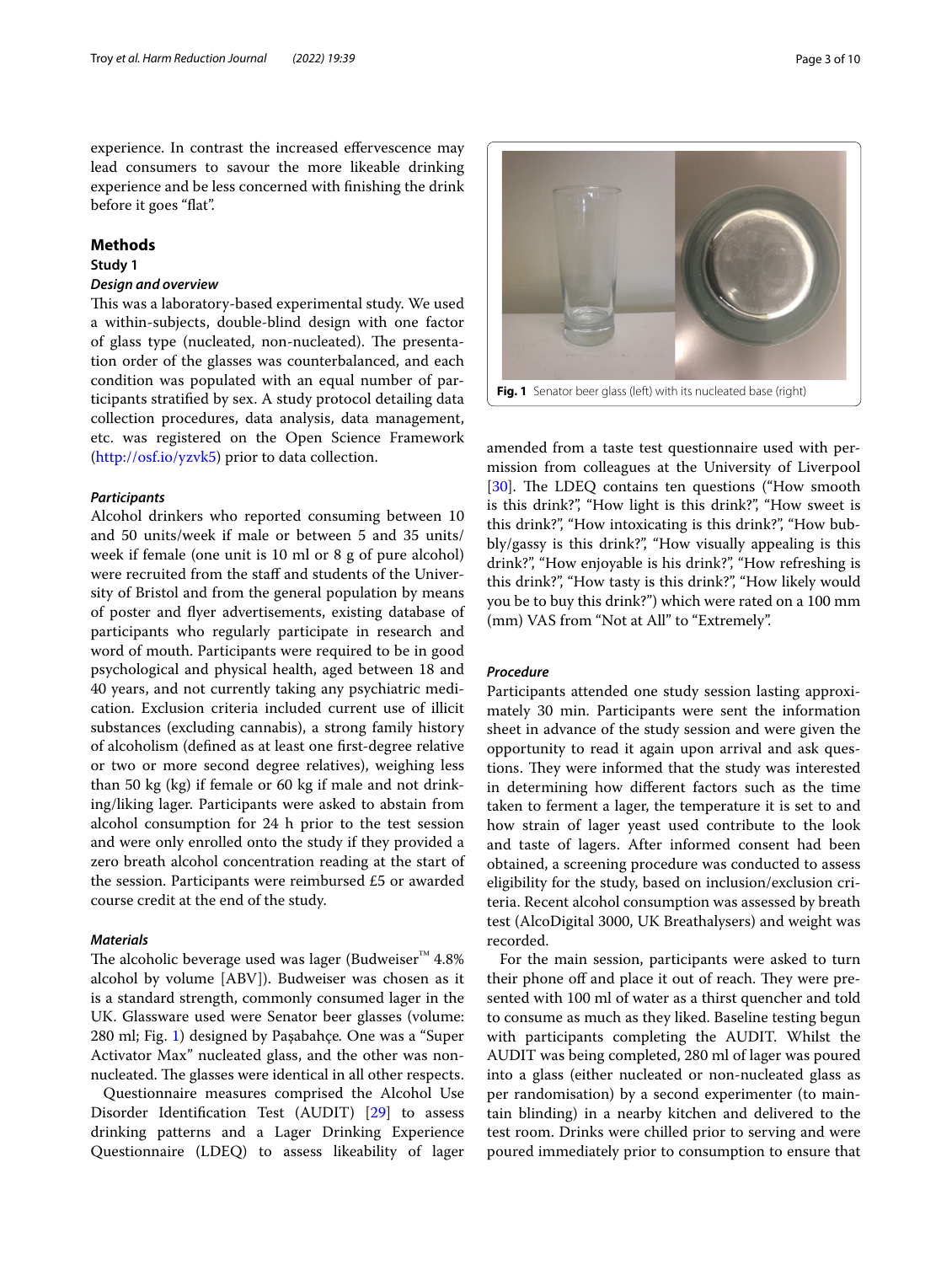carbonation was consistent across participants. The second experimenter presented the drink to the participant and the primary experimenter instructed the participant to consume as much of the drink as they wanted over a duration of 5 min, complete the LDEQ whilst doing so and place the glass in an adjacent box (to maintain blinding) when finished. The drinking phase started after the primary experimenter said: "You may begin", and was recorded by stopwatch. The primary experimenter left the room for 5 min and then returned with another 100 ml of water for the participant to cleanse their palette. Participants were then given a magazine, and a 5-min break commenced. The primary experimenter returned to the room after the 5-min break was over. The second experimenter prepared another 280 ml of lager (either nucleated or non-nucleated glass as per randomisation) and delivered it to the test room. The procedure followed for the frst drink was repeated and the same instructions were given. After the drink was consumed, participants were asked did they prefer Drink 1 or Drink 2.

Before leaving the testing room, participants were asked to read and sign a safety form that advised them that they had received alcohol and that they should not drive, cycle, operate machinery or engage in any other task or behaviour considered potentially hazardous after alcohol consumption. Participants were debriefed and reimbursed. Participants were ofered the opportunity to stay behind to allow any efects of alcohol to wear of and a taxi home. When the participant left, the primary experimenter measured the remaining volume from the frst and second drink (the participant was naïve to this).

# *Statistical analysis*

A previous study investigating the effect of beverage packaging on the palatability of alcoholic beverages (no evidence from a study directly investigating nucleation was available) indicated an efect size from standardised diference scores (d*z*) of 0.27 (given a correlation of  $r = 0.74$  between responses in the two conditions) for the diference in the palatability ratings of beer between a blind and non-blind condition [[31\]](#page-9-21). To detect the same efect size, we required a sample size of 110 in order to achieve 80% power at an alpha level of 5%. This was increased to 112 participants to allow for equal numbers of males and females in each glass condition.

Questionnaire responses were captured via online survey platforms (Bristol Online Survey & Qualtrics) and imported into Statistical Package for the Social Sciences (SPSS). Volume consumption data was extracted from case report forms. Data from fve questionnaire items in the LDEQ ("How visually appealing was the drink?"; "How enjoyable was the drink?"; "How refreshing was the drink?"; "How tasty was the drink?"; "How likely would you be to buy the drink?") were averaged to calculate a likeability score. Other questions ("How smooth was the drink?", "How light was the drink?", "How sweet was the drink?", "How intoxicating was the drink?") acted as fller questions and were not analysed.

The primary outcome was the likeability of lager in nucleated and non-nucleated glasses analysed using a paired-samples *t*-test. Secondary outcomes were the volume consumed from each glass condition and the responses to the individual questionnaire items that constituted the likeability factor for each glass condition. These were analysed individually using paired-samples t tests. Responses to "How bubbly/gassy is this drink?" for each glass condition were used as a manipulation check. Outliers were detected based on likeability scores via boxplots and defned as 1.5 times the interquartile range above quartile 3 or below quartile 1. All analyses were conducted using SPSS (International Business Machines (IBM) SPSS Statistics for Windows, Version 23.0, IBM Corporation). This analysis plan was preregistered on the Open Science Framework.

The data that form the basis of the results presented here and the analysis scripts used to generate them are available from the University of Bristol Research Data Repository ([http://data.bris.ac.uk/data/\)](http://data.bris.ac.uk/data/), doi: [https://doi.](https://doi.org/10.5523/bris.11gvdrsp5sxo72l6s0suq89e4a) [org/10.5523/bris.11gvdrsp5sxo72l6s0suq89e4a](https://doi.org/10.5523/bris.11gvdrsp5sxo72l6s0suq89e4a).

# **Study 2**

# *Design and overview*

This was a laboratory experimental study. We used a between-subjects, double-blind design with glass (nucleated, non-nucleated) as the between-subjects factor. The protocol was registered at <http://osf.io/rcmuj> prior to data collection.

## *Participants*

Identical criteria were used to select participants as in Study 1, with an additional exclusion criterion of not having taken part in Study 1 or a previous experiment investigating the efect of glass markings on drinking rate. Participants were reimbursed £7 or awarded course credit at the end of the study.

#### *Randomisation*

Block randomisation was used to allocate equal number of participants to glass conditions (nucleated, non-nucleated) stratifed by sex. Random number assignment software randomised participants to glass conditions.

# *Materials*

The same alcoholic beverage was used as in Study 1 with a slightly diferent ABV of 5%. Glassware used were tulip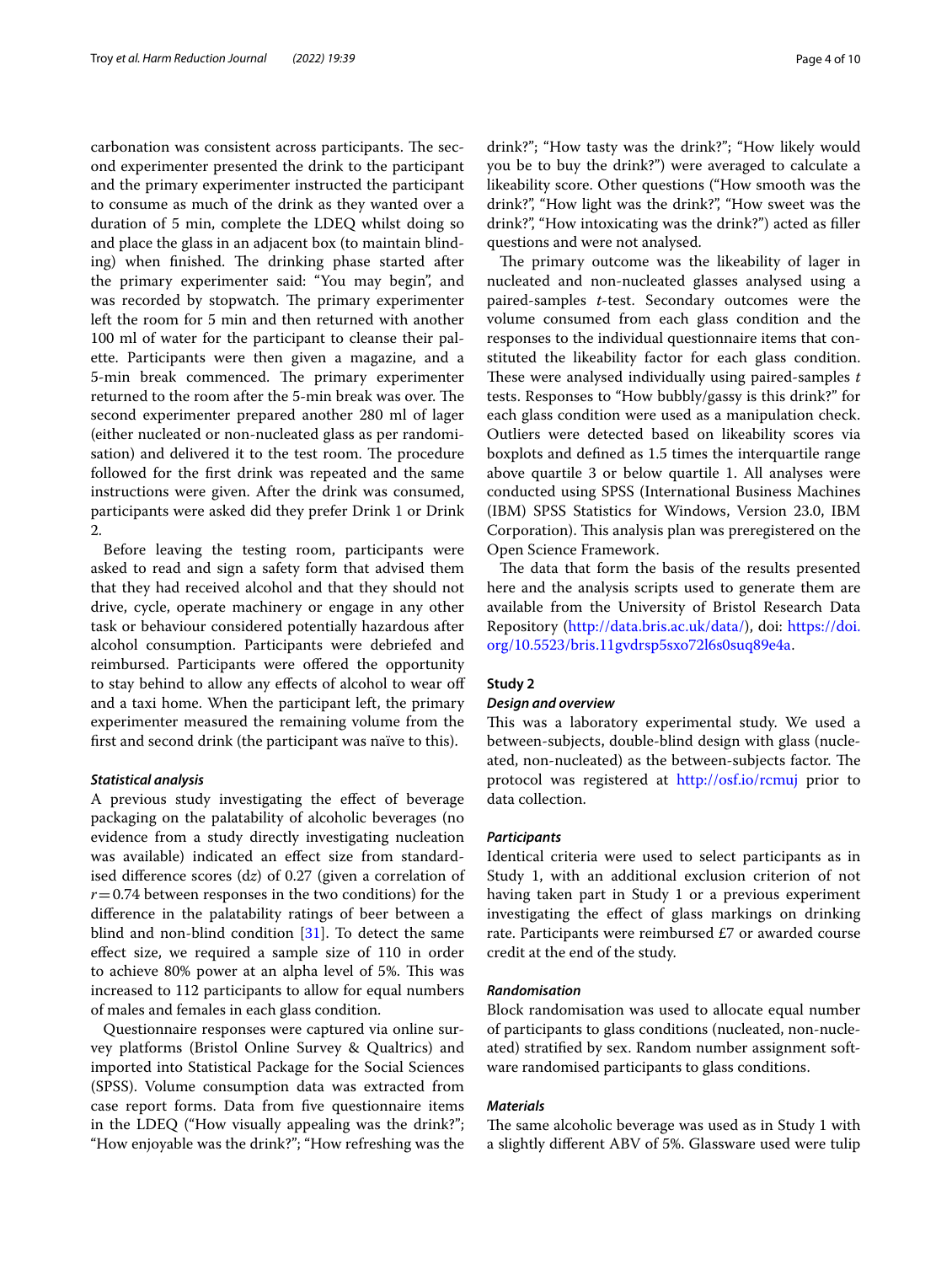shaped beer glasses (volume: 568 ml; Fig. [2\)](#page-4-0) supplied by Paşabahçe*.* One was a "Head Keeper" nucleated glass, and the other was non-nucleated. Glasses were otherwise identical.

Questionnaire measures used were identical to Study 1 with some additions. The Alcohol Urges Questionnaire (AUQ) [[32\]](#page-9-22) was administered to assess craving for alcohol as this may infuence consumption as scores on the AUQ have been shown to have positive associations with drinks per week [[33\]](#page-9-23). The Positive and Negative Afect Schedule (PANAS) [[34\]](#page-9-24) was administered to assess mood as it has been shown that mood afects drinking motives and fluctuates during drinking episodes [[35](#page-9-25)]. The National Adult Reading Test (NART) [\[36](#page-9-26)] and an online word-search task were also included as dummy tasks.

#### *Procedure*

Participants attended one study session lasting approximately 45 min. Participants underwent the same preexperiment procedure and screening as Study 1 except for being told that the aim of the study was to measure the efects of alcohol consumption on word-search task performance, in order to minimise demand characteristics.

In the main session, participants were asked to turn their phone off and place it out of reach. They were presented with 100 ml of water as a thirst quencher and consumed as much as they liked. Self-reported measures of alcohol use (AUDIT), alcohol craving (AUQ) and mood (PANAS) were administered. Participants completed the NART and then received 568 ml of lager (5% ABV Budweiser in a nucleated or non-nucleated glass as per randomisation). Drinks were prepared as per Study 1. Participants were told that they should consume all of the drink at their own pace whilst watching a nature documentary (Earth: The Journey of a Lifetime, British Broadcasting Corporation Worldwide 2008). The experimenter started the flm (at the same point in the flm and in the

<span id="page-4-0"></span>

session for all participants) and left the room. The drinking session was recorded using a video camera (Hitachi Hybrid Camcorder DZHS500E) to allow extraction of drinking times. Participants opened the door when they had fnished their beverage, the experimenter returned and presented participants with the LDEQ and an online word-search task in which they were instructed to fnd as many words as possible in four minutes. This was intended to disguise the nature of the study, and these data were not analysed. Then, measures of alcohol craving (AUQ) and mood (PANAS) were administered again. Finally, participants were debriefed and reimbursed. Before leaving the testing room, the participant underwent the same debriefng and safety protocol as Study 1.

#### *Statistical analysis*

A study investigating the efect of glass shape on the drinking rate of lager (no evidence from a study directly investigating nucleation was available) indicated a longer drinking time from straight glasses  $(M=11.5, SD=5.6)$ compared to curved glasses  $(M=7.2, SD=3.3)$ , representing an effect size of  $d = 0.91$  for the difference in drinking rate between the two glass shapes [\[26\]](#page-9-16). However, in order to be conservative, we recruited a sample size of 160 participants, which provided 80% power at an alpha level of 5% to detect an efect size of *d*=0.45, which is equivalent to a diference in drinking rate of 2 min  $(SD=4.5)$  between conditions.

Questionnaire responses were captured via online survey platforms (Bristol Online Survey & Qualtrics) and imported into SPSS. Drinking time data was extracted from videos. The primary outcome measure was total drink time (from initiation of frst sip to termination of last sip), and we analysed these data in a linear regression, with glass type (nucleated, non-nucleated) as a between-subjects factor. Outliers were detected based on total drinking times via boxplots and defned the same as in Study 1. The secondary outcome of likeability of lager was assessed by calculating likeability scores as in Study 1 and individual questionnaire items that constituted it were analysed using independent samples *t*-tests, with glass type as a between-subjects factor. The secondary outcomes of mood and alcohol craving were assessed using linear regressions with glass type as predictor adjusting for baseline mood/craving to analyse mood (PANAS) and craving (AUQ) data respectively. Responses to the question "How bubbly/gassy was the drink?" served as a manipulation check and was analysed using an independent samples *t* test, with glass type as a between-subjects factor. All analyses were conducted using SPSS (IBM SPSS Statistics for Windows, Version 23.0, IBM Corporation). This analysis plan was preregis-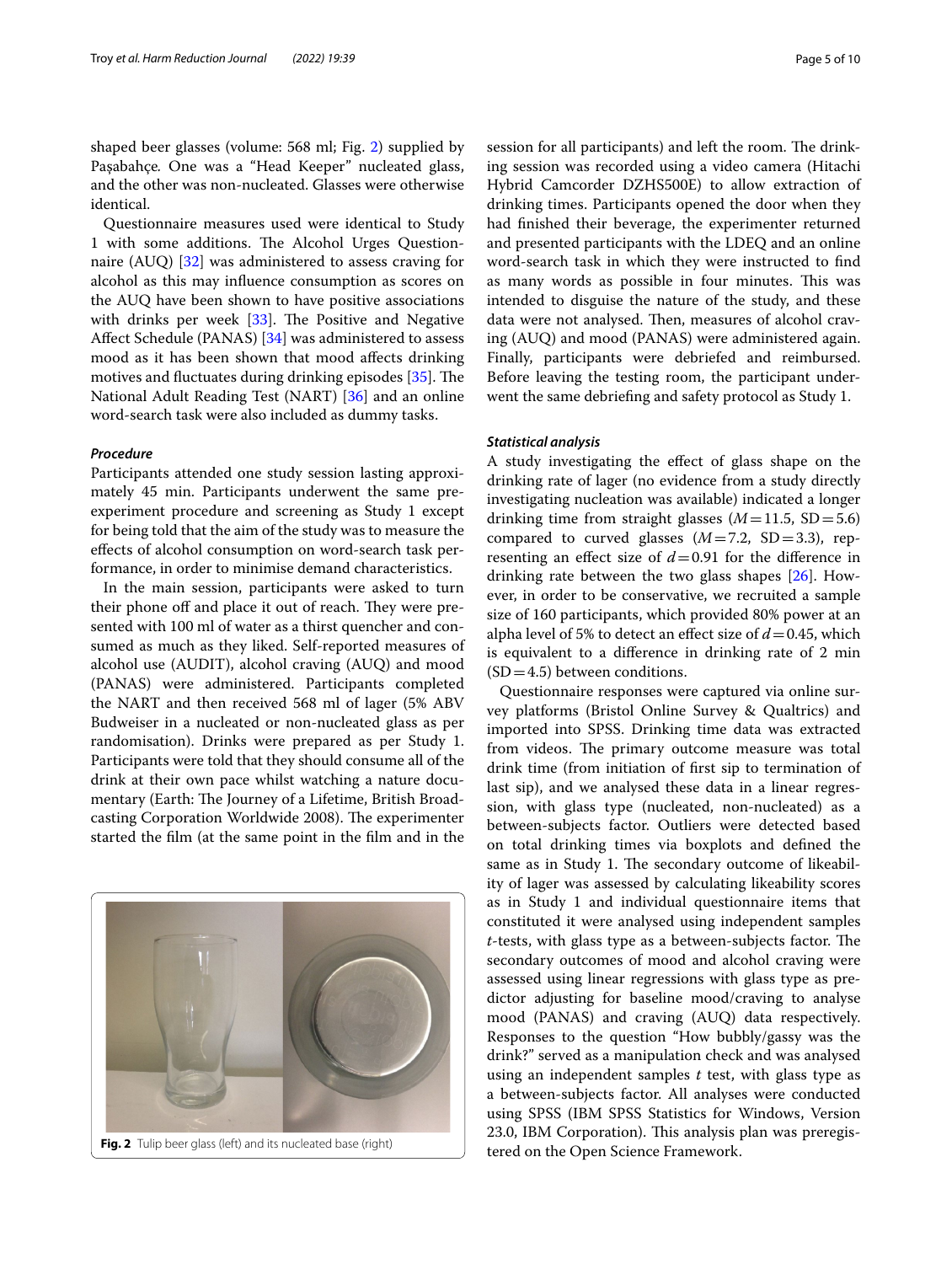The data that form the basis of the results presented here and the analysis scripts used to generate them are available from the University of Bristol Research Data Repository ([http://data.bris.ac.uk/data/\)](http://data.bris.ac.uk/data/), doi: [https://doi.](https://doi.org/10.5523/bris.lxp8eavh7wnn2p57q98rcn2go) [org/10.5523/bris.lxp8eavh7wnn2p57q98rcn2go.](https://doi.org/10.5523/bris.lxp8eavh7wnn2p57q98rcn2go)

# **Results**

# **Study 1**

Participants  $(n=116)$  were on average 21 years old (standard deviation  $[SD] = 4$ , range 18–37) with an AUDIT score of 10 (SD=4, range 4–26). 27% of participants were low-risk drinkers (AUDIT score: 0–7), 64% were hazardous drinkers (AUDIT score: 8–15) and 10% were harmful drinkers (AUDIT score:  $16+$ ). When asked what drink they preferred, 54% of participants chose the nucleated lager. Four extra participants were tested than planned to balance the number of participants in each condition after a randomisation error occurred during testing.

# *Manipulation check*

A paired-samples *t*-test found strong evidence for a difference in the nucleated compared to the non-nucleated condition, suggesting that lager in nucleated glasses was more bubbly/gassy compared to lager in non-nucleated glasses. Removing outliers  $(n=2)$  did not meaningfully change the results. These results suggest the experimental manipulation worked as intended (Table [1](#page-5-0)).

#### *Likeability factor (primary outcome)*

We found no clear evidence for a diference in overall likeability of lager from a nucleated glass and a nonnucleated glass, but we found strong evidence for a diference in visual appeal of lager consumed from a nucleated glass compared to a non-nucleated glass. There was no clear evidence to suggest meaningful diferences in responses to the other three questions constituting the likeability factor. Removing outliers (*n*=2) did not change any of these efects meaningfully (Table [1](#page-5-0)/Additional fle [1](#page-8-9): Table S1).

# *Volume consumption (secondary outcome)*

We found no clear evidence for a diference in the volume of lager consumed from a nucleated glass (Mean  $[M] = 183.5$  ml  $[SD = 75.5]$  and a non-nucleated glass  $(M=183.1 \text{ ml } [SD=75.6])$ . Removing outliers  $(n=2)$ did not alter these results meaningfully (Table [1\)](#page-5-0). Means and standard deviations can be found in Additional fle [1](#page-8-9): Table S1.

# **Study 2**

Participants  $(n=160; 50\%$  female) were on average 21 years  $(SD=4, \text{ range } 18-40)$  and had an average AUDIT score of 9 (SD  $=$  4, range 2–22). These characteristics were similar across groups (nucleated, non-nucleated) with an average age of 21 years (nucleated:  $SD=4$ , range  $18-34$ ; non-nucleated:  $SD=4$ , range  $18-40$ ; *t*(158) = −0.167, *p* = 0.868) and average AUDIT scores of 9 (nucleated:  $SD=4$ , range 2–22; non-nucleated:  $SD=3$ , range 3–18; *t*(158)=−0.188, *p*=0.851) in both groups. 45% of participants were low-risk drinkers (AUDIT score: 0–7), 49% were hazardous drinkers (AUDIT score: 8–15) and 6% were harmful drinkers (AUDIT score:  $16+$ ). Two extra participants were tested to replace two participants excluded from analysis due to video malfunctions making their data unusable. Missing questionnaire responses were imputed based on the median of the sample for that specifc question. Five outliers were removed based on their drinking time using the same exclusion criterion as Study 1.

<span id="page-5-0"></span>

|  |  | <b>Table 1</b> Differences in likeability (including sub-scales) of lager and volume of lager consumed between conditions |  |
|--|--|---------------------------------------------------------------------------------------------------------------------------|--|
|  |  |                                                                                                                           |  |

|                           | Full sample $(n=116)$ |              |         | Outliers excluded ( $n = 114$ ) |              |                 |
|---------------------------|-----------------------|--------------|---------|---------------------------------|--------------|-----------------|
|                           | MD.                   | 95% CI       | p value | <b>MD</b>                       | 95% CI       | <i>p</i> -value |
| Total (likeability) score | 0.7                   | $-2.4, 3.9$  | 0.64    | 0.7                             | $-2.4, 3.8$  | 0.66            |
| Likeability sub-scales    |                       |              |         |                                 |              |                 |
| Visual appeal             | 9.3                   | 5.0, 13.6    | < 0.001 | 10.2                            | 6.1, 14.2    | < 0.001         |
| Enjoyment                 | 2.1                   | $-2.0, 6.2$  | 0.31    | 2.2                             | $-2.0, 6.4$  | 0.29            |
| Refreshment               | 3.3                   | $-0.6, 7.2$  | 0.10    | 3.4                             | $-0.6, 7.4$  | 0.09            |
| <b>Tastiness</b>          | 0.3                   | $-4.1, 4.7$  | 0.88    | 0.4                             | $-4.1, 4.9$  | 0.87            |
| Likelihood to buy         | $-0.1$                | $-4.9.4.7$   | 0.96    | $-0.1$                          | $-4.9, 4.8$  | 0.98            |
| Other items               |                       |              |         |                                 |              |                 |
| Bubbly/gassy              | 13.9                  | 8.9, 18.9    | < 0.001 | 14.1                            | 9.0, 19.1    | < 0.001         |
| Volume consumed (ml)      | 0.4                   | $-9.5, 10.4$ | 0.93    | 0.7                             | $-9.4, 10.7$ | 0.90            |

*CI* confdence interval, *MD* mean diference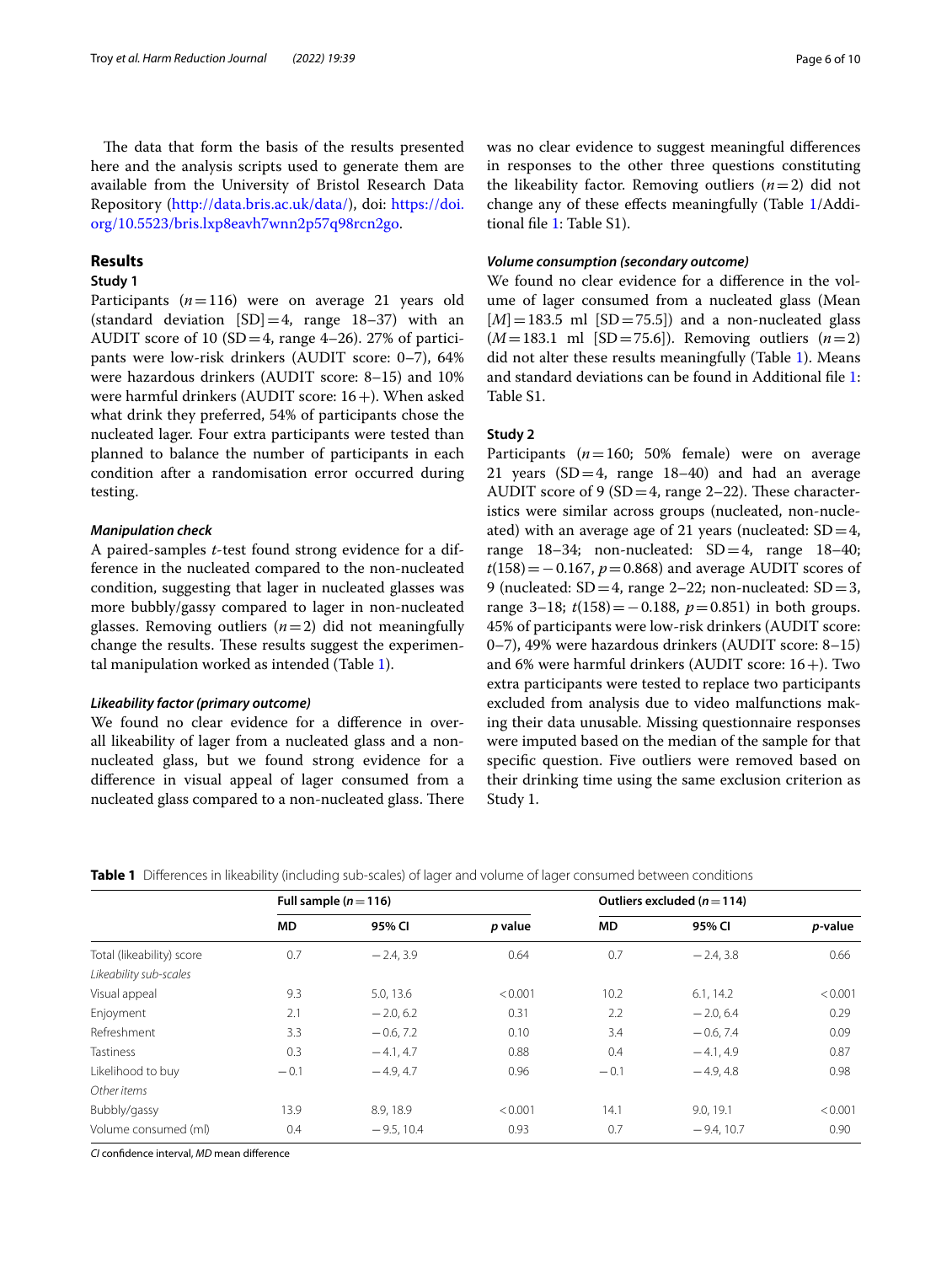#### *Total drinking time (primary outcome)*

There was no clear evidence that nucleated glasses were associated with total drinking time in the full sample  $(MD=1.5, 95\% \text{ CI} - 1.0 \text{ to } 4.0, p=0.25) \text{ or when outli-}$ ers ( $n=5$ ) were removed (MD=0.6, 95% CI – 1.5 to 2.7,  $p=0.57$ ). Means and standard deviations can be found in Additional fle [1](#page-8-9): Table S5.

#### *Reliability analysis*

Ratings of total drinking time carried out by two raters were strongly and positively correlated, with single measures intraclass correlation indicating a high level of interrater reliability (*rs*>0.96, *ps*<0.001).

# *Likeability factor (secondary outcome)*

An independent samples *t*-test found no clear evidence for a diference between the likeability of lager from a nucleated glass and a non-nucleated glass (Table [2](#page-6-0)). Removing fve outliers did not meaningfully change the results. There was no clear evidence to suggest differences in responses to the fve questions constituting the likeability factor. Means and standard deviations can be found in Additional fle [1:](#page-8-9) Table S4.

# *AUQ (secondary outcome)*

There was no clear evidence that glass type predicted the change in alcohol craving when controlling for baseline alcohol craving in the full sample  $(MD=-0.1, 95%$ CI −0.4 to 0.2,  $p=0.65$ ) and when outliers ( $n=5$ ) were removed (MD=−0.04, 95% CI −0.3 to 0.3, *p*=0.83, Additional file [1:](#page-8-9) Table S2). Means and standard deviations can be found in Additional fle [1](#page-8-9): Table S3.

#### *PANAS (secondary outcome)*

There was no clear evidence that glass type predicted the change in positive afect when controlling for baseline positive affect in the full sample  $(MD=-1.0,$ 95% CI  $-2.5$  to 0.5,  $p=0.17$ ) or when outliers ( $n=5$ ) were removed (MD = −1.1, 95% CI − 2.6 to 0.4, *p* = 0.16, Additional file [1:](#page-8-9) Table S4). There was no clear evidence that glass type predicted the change in negative afect when controlling for baseline negative afect in the full sample (MD=−0.4, 95% CI −1.0 to 0.2, *p*=0.22) or when outliers  $(n=5)$  were removed (MD= $-0.3$ , 95% CI −1.0 to 0.3, *p*=0.30, Additional fle [1](#page-8-9): Table S2). Means and standard deviations can be found in Additional fle [1](#page-8-9): Table S3.

# *Manipulation check*

There was no clear evidence in the full sample or when outliers  $(n=5)$  were removed (Table [2\)](#page-6-0) for a difference in responding to the question "How bubbly/gassy was the drink?".

# **Discussion**

Contrary to our hypotheses, nucleated glassware did not alter the overall likeability of lager in either study. In Study 1, there was strong evidence  $(p<0.001)$  that the visual appeal of lager was greater and weak evidence  $(p=0.09)$  that refreshment was greater when consuming from nucleated compared to non-nucleated glasses. Nucleated glasses did not appear to afect lager consumption in terms of volume consumed in a set time period of fve minutes (Study 1) or drinking rate (Study 2).

In support of the fndings of Study 1 on visual appeal, participants in other studies have been observed paying attention to the continuous flow of ascending bubbles during champagne and sparkling wine tasting and noting their visual appeal [[37](#page-9-27)]. Similarly, a medium level of beer "head" foam has been judged the most visually appealing by both males and females  $[10]$  $[10]$ . The effervescent efect of ascending bubbles and beer "head" which can be

<span id="page-6-0"></span>

| Table 2 Differences in likeability of lager (including sub-scales) between nucleated and non-nucleated conditions |  |  |  |
|-------------------------------------------------------------------------------------------------------------------|--|--|--|
|-------------------------------------------------------------------------------------------------------------------|--|--|--|

|                           | Full sample $(n=160)$ |             |         | Outliers excluded ( $n = 155$ ) |             |         |
|---------------------------|-----------------------|-------------|---------|---------------------------------|-------------|---------|
|                           | <b>MD</b>             | 95% CI      | p value | <b>MD</b>                       | 95% CI      | p value |
| Total (likeability) score | $-0.7$                | $-6.6.5.2$  | 0.82    | $-0.2$                          | $-6.1.5.8$  | 0.96    |
| Likeability sub-scales:   |                       |             |         |                                 |             |         |
| Visual appeal             | $-1.6$                | $-8.5.5.3$  | 0.64    | $-0.3$                          | $-7.3.66$   | 0.93    |
| Enjoyment                 | $-2.3$                | $-9.1, 4.6$ | 0.52    | $-1.5$                          | $-8.3, 5.3$ | 0.67    |
| Refreshment               | $-3.2$                | $-9.2, 2.9$ | 0.30    | $-3.5$                          | $-9.6, 2.7$ | 0.27    |
| Tastiness                 | 1.2                   | $-5.4.7.9$  | 0.71    | 1.4                             | $-5.3.8.1$  | 0.69    |
| Likelihood to buy         | 2.3                   | $-5.2.9.8$  | 0.54    | 3.1                             | $-4.3.10.5$ | 0.41    |
| Other items               |                       |             |         |                                 |             |         |
| Bubbly/gassy              | $-0.8$                | $-6.6.5.0$  | 0.78    | $-0.3$                          | $-6.3, 5.6$ | 0.91    |

*MD* mean diference, *CI* confdence interval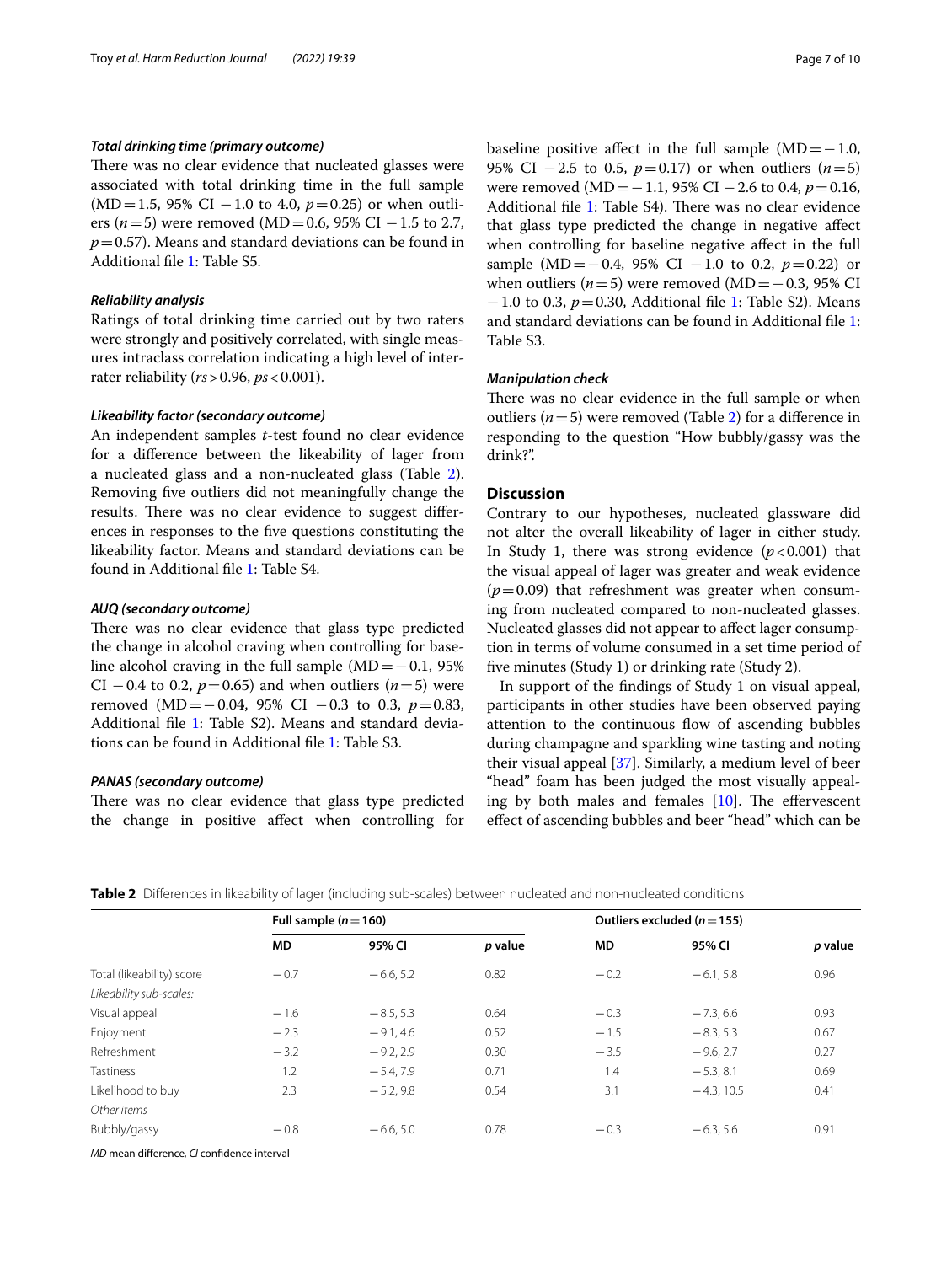maintained for longer in nucleated glasses appears to be visually appealing to drinkers. The perception of nucleated lagers being more refreshing than non-nucleated lagers could be the result of dissolved  $CO<sub>2</sub>$  and collapsing bubbles in the oral cavity interacting with trigeminal receptors which are responsible for face sensations [[17,](#page-9-7) [18](#page-9-8)] and gustatory receptors which are responsible for taste sensations  $[19, 20]$  $[19, 20]$  $[19, 20]$  as is the case when sparkling wines or champagne are consumed. There was no clear evidence for a difference in any of the five individual questionnaire items that constituted the likeability factor in Study 2. A possible explanation could be the diference in perceived efect of nucleation in both studies possibly caused by the change in glassware. Participants rated lager in nucleated glasses as being more bubbly/gassy than lager in non-nucleated glasses in Study 1 but not in Study 2. This could be due to the different time spent consuming beverages in both studies (i.e. 5 min in Study 1, average 17 min in Study 2). The effect of nucleation does diminish over time; therefore, participants in Study 2 would have observed the lager being less bubbly/gassy in the nucleated condition than participants in Study 1. Additionally, the LDEQ was administered post-consumption in Study 2 relying on participant recall of how bubbly/gassy the lager was during consumption introducing possible recency bias and memory artefacts.

The perceived increase in visual appeal and refreshment in nucleated glasses in Study 1 did not lead to a meaningful difference in volume consumed. There was also no meaningful diference in drinking rate in Study 2. This suggests that nucleation cannot reduce harm directly through a reduction in demand or reduced intoxication through the slowing of alcohol consumption. However, it is plausible that nucleated glasses that increase the carbonation of lager could lead to faster rates of alcohol absorption. It has been shown in previous work that adding a carbonated mixer to vodka has resulted in more participants absorbing alcohol at a faster rate compared to when no mixer or an non-carbonated mixer was used  $[38]$  $[38]$ . This hypothesis should be tested involving lager products in future as it may contribute to the social harms of excessive alcohol consumption due to increased intoxication if nucleated glasses are found to increase rates of alcohol absorption.

It has been suggested that the intention of nucleating glassware is to replenish and maintain the head of foam during the consumption of beer [[39](#page-9-29)]. It is plausible that the nucleating of glassware is primarily focused at improving the aesthetics and refreshment of lager, which we saw some evidence for in Study 1. Nucleation may be a tool used by the alcohol industry to make their products more attractive and enticing to consumers to increase market share and instil brand loyalty whilst not explicitly attempting to change how the product is consumed. This in turn may lead the consumer to participate in more drinking episodes which would likely increase their alcohol related harm. These findings suggest that removing nucleated glasses from circulation would decrease the visual appeal and refreshment of lager products and possibly reduce the demand from consumers for these products. This may reduce the frequency of which these products are consumed and/or number of drinking episodes involving these products which could reduce the social and health harms associated with excessive alcohol consumption. Future research should investigate if by making lager products less visually appealing and refreshing by removing nucleated bases, can consumption and purchasing behaviours be changed over time in real-world settings.

Some limitations should be considered when interpreting these fndings. First, in Study 2, the experimental manipulation may not have had the planned efect of altering nucleation. We can infer this from the fact that there was no evidence for a diference in the perception of how bubbly/gassy lagers were in the two glasses in Study 2, and nucleation was not directly measured. Therefore, results may not represent the true influence of nucleation on drinking rate. The different timepoints of when ratings of how bubbly/gassy the lagers were taken in both studies (during consumption in Study 1 and after consumption in Study 2) may explain the diference in ratings between studies given the efects of nucleation dissipates over time. Future studies could address this by taking multiple measures of how nucleation is perceived across the drinking episode. Furthermore, the disruption of flling out a questionnaire during consumption may have reduced the volume consumed compared to naturalistic drinking and may have caused the drinker to be more attentive to the drinking experience than they would be in a real-world drinking environment, further reducing the generalisability of the results of Study 1. Second, both studies were carried out in a laboratory setting in a predominantly university student sample and fndings may not generalise to naturalistic environments and to other populations. Particularly in Study 1, a small amount of lager was consumed  $(~180$  ml) compared to typical drinking settings where drinkers are likely to be consuming much larger amounts over multiple drinks. Further research can be conducted in naturalistic environments in more general populations to ascertain real-world efects of nucleation on lager likeability and consumption. Finally, the likeability questionnaire used in both studies was not a validated measure of likeability of lager and its construct validity is unknown. Future work should focus on validating a scale that assesses the likeability of lager.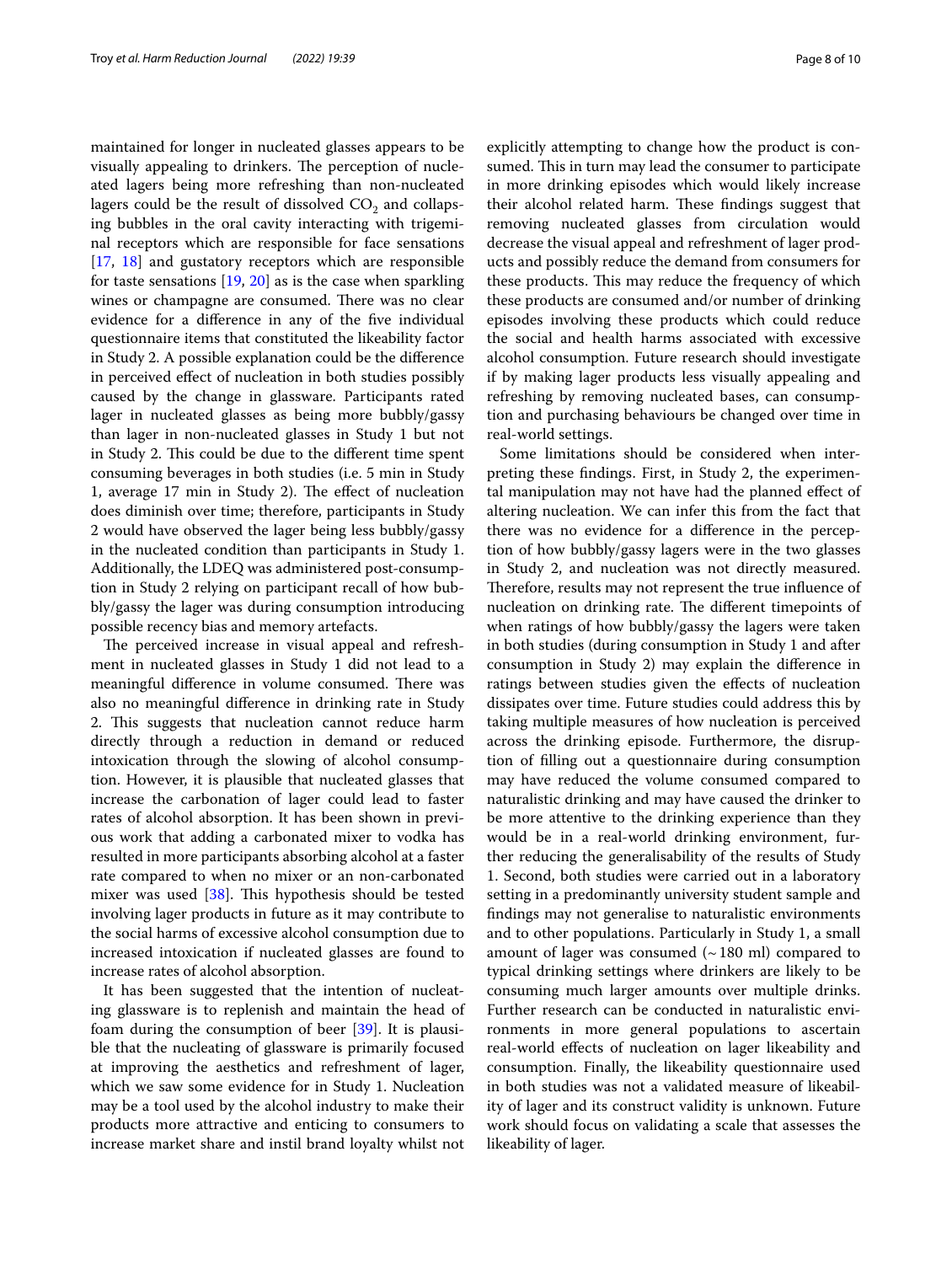# **Conclusions**

In conclusion, there was no meaningful diference in overall likeability of lager consumed from nucleated and non-nucleated glasses in either study. In Study 1, lager in nucleated glasses was rated as more visually appealing and refreshing than lager in non-nucleated glasses, however this was not replicated in Study 2 with pint-sized glasses. By making lager products less visually appealing and refreshing by removing nucleated bases, consumers may be less likely to purchase these products and choose to consume them in fewer drinking episodes. Reducing demand for alcohol products in this way may be the most promising avenue to reduce alcohol harm in the context of nucleation. Purchasing behaviours need to be investigated in naturalistic drinking environments to test the hypothesis that the removal of nucleation can lead to a reduction in demand for alcohol products. Based on consumption fndings in both studies, keeping in mind the limitations in study design and setting that limit the generalisability of fndings to real-world drinking scenarios, nucleation does not appear to have potential as a target for harm reduction in terms of reducing or slowing consumption. However, future research should investigate the efect of nucleated glasses on the volume consumed or drinking rate of alcoholic beverages over longer drinking periods and across multiple drinks and determine if the null fndings are replicated across studies.

#### **Abbreviations**

CO<sub>2</sub>: Carbon dioxide; ml: Millilitre; VAS: Visual analogue scale; MD: Mean diference; CI: Confdence interval; kg: Kilogram; ABV: Alcohol by volume; AUDIT: Alcohol Use Disorder Identifcation Test; LDEQ: Lager Drinking Experience Questionnaire; mm: Millimetre; SPSS: Statistical Package for the Social Sciences; IBM: International Business Machines; SD: Standard deviation; M: Mean; AUQ: Alcohol Urges Questionnaire; PANAS: Positive and Negative Afect Schedule; NART: The National Adult Reading Test.

#### **Supplementary Information**

The online version contains supplementary material available at [https://doi.](https://doi.org/10.1186/s12954-022-00618-4) [org/10.1186/s12954-022-00618-4](https://doi.org/10.1186/s12954-022-00618-4).

<span id="page-8-9"></span>**Additional fle 1**. Description of data: Additional means and standard deviations of outcomes in both studies.

#### **Acknowledgements**

Not applicable.

#### **Author contributions**

DMT, OMM, ASA, MH and MRM designed the study. DMT collected the data and drafted the initial manuscript. All authors carried out the data analysis and revised the manuscript. All authors read and approved the fnal manuscript.

#### **Funding**

This work was supported by the Medical Research Council (MC\_UU\_00011/7) and the National Institute for Health Research (NIHR) School of Public Health Research (SPHR, IS-SPH-0211-10031). The views expressed are those of the authors and not necessarily those of the NHS, the NIHR or the Department of Health. The SPHR is funded by the NIHR. SPHR is a partnership between the

Universities of Sheffield, Bristol, Cambridge, Exeter, University College London; the London School for Hygiene and Tropical Medicine; the LiLaC collaboration between the Universities of Liverpool and Lancaster and Fuse; the Centre for Translational Research in Public Health, a collaboration between Newcastle, Durham, Northumbria, Sunderland and Teeside Universities. OMM, ASA and MRM are members of the UK Centre for Tobacco and Alcohol Studies, a UKCRC Public Health Research: Centre of Excellence. Funding from British Heart Foundation, Cancer Research UK, Economic and Social Research Council, Medical Research Council, and the National Institute for Health Research, under the auspices of the UK Clinical Research Collaboration, is gratefully acknowledged.

#### **Availability of data and materials**

The datasets supporting the conclusions of this article are available in the University of Bristol data repository.

#### **Declarations**

#### **Ethics approval and consent to participate**

Ethics approval was granted by the Faculty of Science Research Ethics Committee at the University of Bristol (Study 1 reference: 02021512321; Study 2 reference: 31031633763) and the study was conducted in accordance with the Declaration of Helsinki (2013) and Good Clinical Practice guidelines (6th revision). Written informed consent to participate in both studies was obtained from all participants.

#### **Consent for publication**

All participants in Studies 1 & 2 have given written consent for their data to be published in a scientifc journal.

#### **Competing interests**

The authors declare that they have no competing interests.

#### **Author details**

<sup>1</sup> School of Population Health Sciences, University of Bristol, Canynge Hall, 39 Whatley Road, BS8 2PS Bristol, UK. <sup>2</sup>MRC Integrative Epidemiology Unit (IEU) at the University of Bristol, Bristol, UK.<sup>3</sup> School of Psychological Science, University of Bristol, Bristol, UK. <sup>4</sup>NIHR Biomedical Research Centre at the University Hospitals NHS Foundation Trust, Bristol, UK.

Received: 12 April 2021 Accepted: 30 March 2022 Published online: 20 April 2022

#### **References**

- <span id="page-8-0"></span>1. World Health Organization. Lexicon of drug and alcohol terms. 1994. [http://www.who.int/substance\\_abuse/terminology/who\\_lexicon/en/](http://www.who.int/substance_abuse/terminology/who_lexicon/en/index.html) [index.html.](http://www.who.int/substance_abuse/terminology/who_lexicon/en/index.html) Accessed 22 Feb 2022.
- <span id="page-8-1"></span>2. World Health Organization. Global strategy to reduce the harmful use of alcohol. 2010. Global strategy to reduce the harmful use of alcohol (who. int) (2010). Accessed 23 Feb 2022.
- <span id="page-8-2"></span>3. Hollands GJ, Shemilt I, Marteau TM, Jebb SA, Kelly MP, Nakamura R, et al. Altering micro-environments to change population health behaviour: towards an evidence base for choice architecture interventions. BMC Public Health. 2013;13(1):1–6.
- <span id="page-8-3"></span>4. Stead M, Angus K, Macdonald L, Bauld L. Looking into the glass: Glassware as an alcohol marketing tool, and the implications for policy. Alcohol Alcohol. 2014;49:317–20.
- <span id="page-8-4"></span>5. Marteau TM, Hollands GJ, Fletcher PC. Changing human behavior to prevent disease: the importance of targeting automatic processes. Science. 2012;337(6101):1492–5.
- <span id="page-8-5"></span>6. Liger-Belair G. The physics and chemistry behind the bubbling properties of Champagne and sparkling wines: A state-of-the-art review. J Agric Food Chem. 2005;53(8):2788–802.
- <span id="page-8-6"></span>Prins A, van Marle JT. Foam formation in beer: some physics behind it. In: Proc Eur Brew Conv Congr Foam Symp. Amsterdam, Verlag Hans Carl, Getränke-Fachverlag: Nürnberg, 1999, pp. 26–36.
- <span id="page-8-7"></span>8. Shafer NE, Zare RN. Through a beer glass darkly. Phys Today. 1991;44(10):48–52.
- <span id="page-8-8"></span>Bamforth C. Perceptions of beer foam. J Inst Brew. 2000;106(4):229-38.